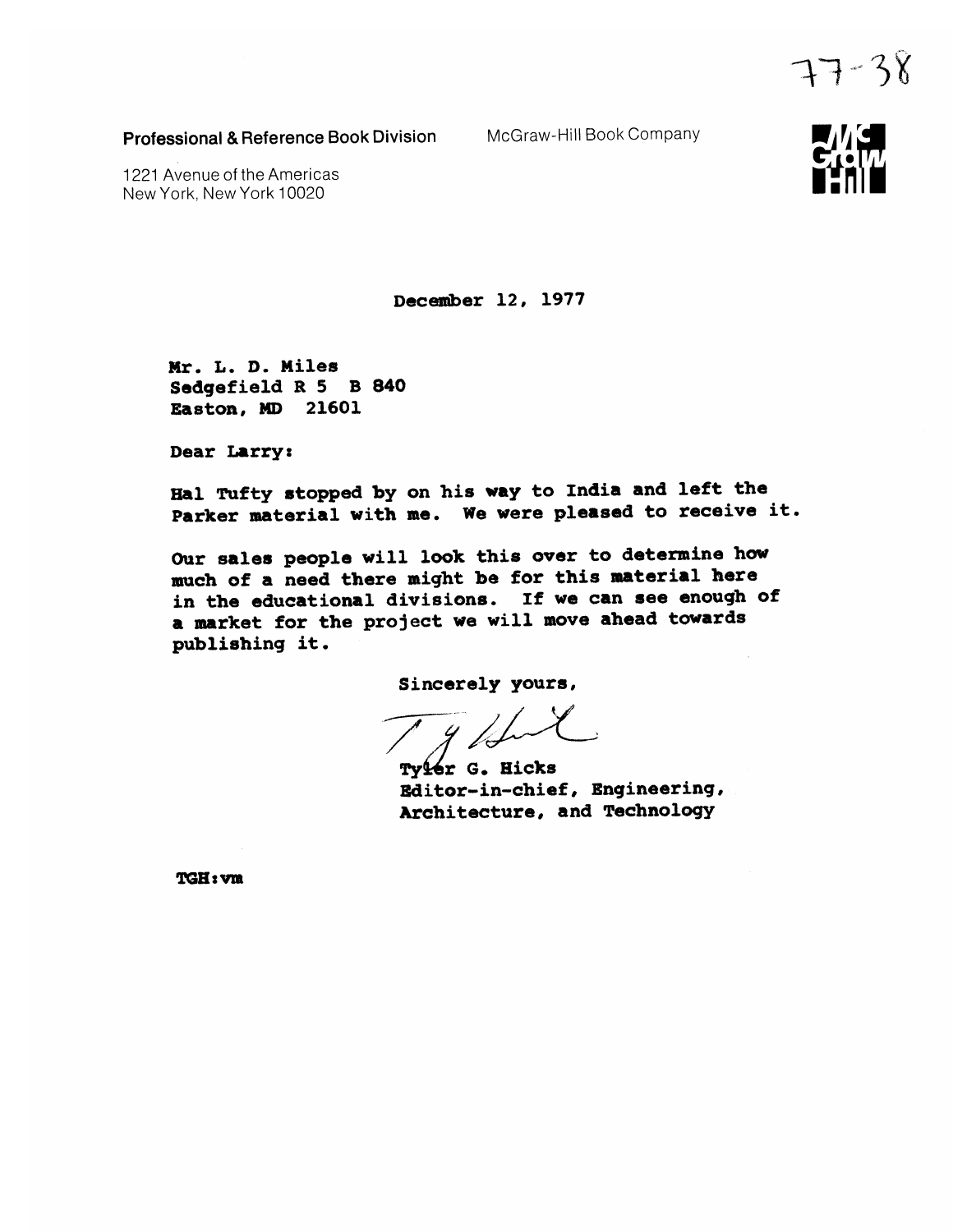

**FROM DONALD PARKER**  $\frac{2}{\sqrt{4}}$